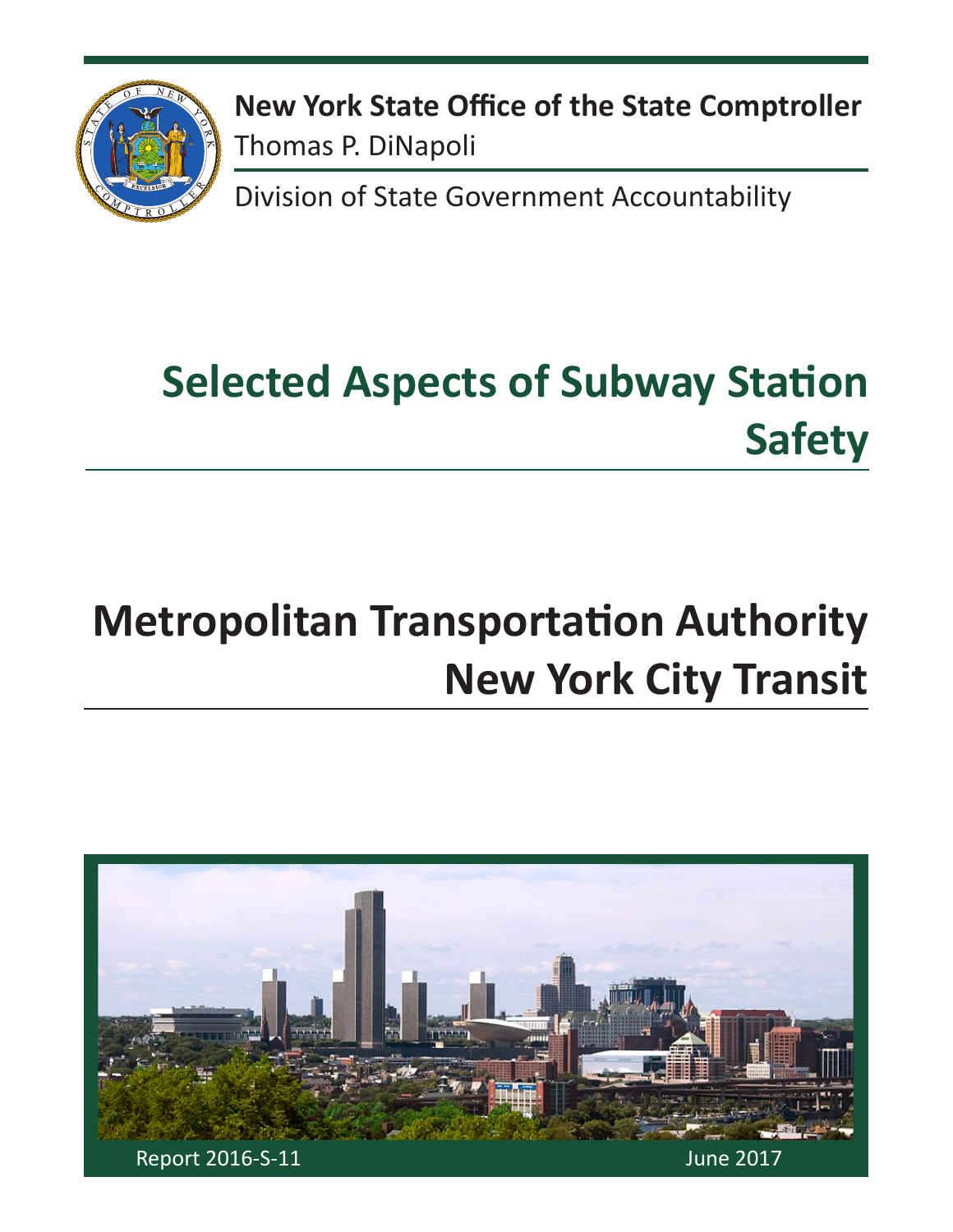## **Executive Summary**

#### **Purpose**

To determine if the Metropolitan Transportation Authority's New York City Transit - Division of Station Environment and Operations has taken appropriate steps to make all of its subway stations safe, and whether "Help Points" and "Customer Assistance Intercoms" are operational and accessible to all. This audit covers the period January 1, 2014 to July 5, 2016.

#### **Background**

New York City Transit (Transit) is responsible for providing public transportation in New York City, carrying an average of 5.65 million passengers per day. Maintaining safety and cleanliness for the daily riders who use its 469 subway stations is one of Transit's essential duties. This is the responsibility of Transit's Division of Station Environment and Operations (Division) whose stated mission is to "provide a clean, orderly and well-maintained, customer-oriented station environment." The Division has five operating units with 6,207 employees who maintain the safety and cleanliness of station areas such as stairs, platforms, mezzanines, and walkways.

The Division's Operations Training Manual requires Station Supervisors to inspect subway stations at least once every 72 hours. The Division's Bulletin No. 15-12, released May 18, 2012, places defects into five categories, including 'A' defects, 'B' defects, 'C' defects, 'P' defects, and Signage defects, defined as follows:

- 'A' defects Affects safety, security, and revenue-related issues, and must be made safe or repaired within 24 hours;
- 'B' defects Any 'A' defects that are made safe but are not completed, all non-safety and public employee toilet defects, and all non-safety service booth defects. These defects must be faxed to the Maintenance Service Call Center (MSCC) and are to be repaired within 30 days;
- 'C' defects are non-safety, non-security, and non-revenue-related issues. These defects must also be faxed to the MSCC, and they are to be repaired within 60 days;
- 'P' defects are non-safety project type work requiring longer duration and planning to complete; and
- 'Signage' defects (including missing, damaged, vandalized, or incorrect messages) should be reported to the Office of Station Signage immediately. This can be done in one of three ways: station signage web portal, email, or fax.

#### **Key Findings**

The Division often did not take sufficient and/or timely actions to identify and address safetyrelated defects. The audit's more significant findings are as follows:

- We identified 66 defects, including 21 Priority 'A' defects, at 12 of the 25 subway stations we inspected. However, 20 of the 21 Priority 'A' defects were not identified by Station Supervisors during required station inspections within three days before and after our site visits.
- Once identified, defects were not always addressed within the required time frames. For a random sample of 10 Priority 'A' defects, records showed that only three (of the 10) were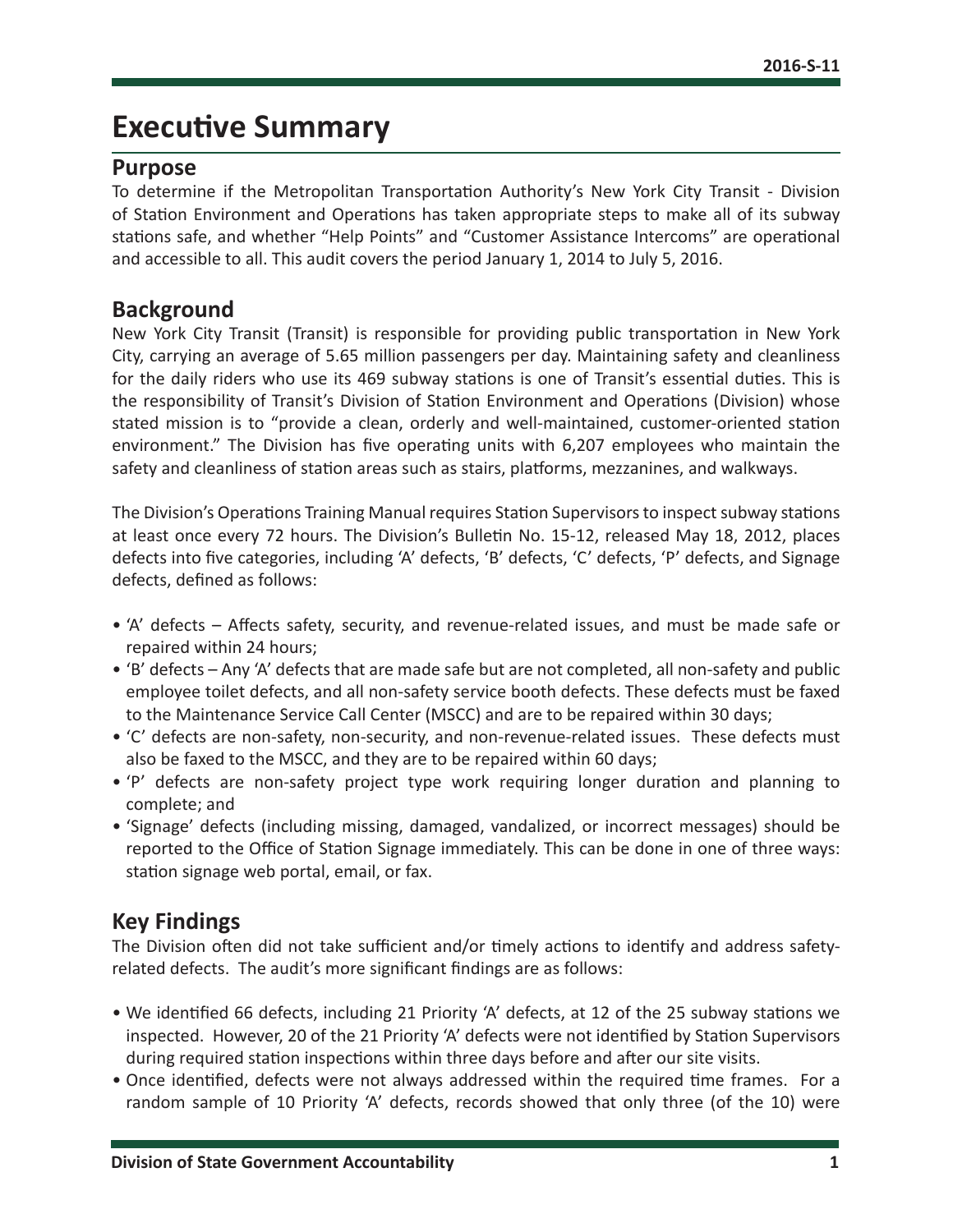addressed or made safe within 24 hours, as otherwise required. For five of these defects, the Division took between 6 and 92 days to address/repair the defects. For two other defects, the information was incomplete and, consequently, we could not determine when the defects were addressed/repaired.

- For Priority 'B' defects, the Division took from 55 days to 836 days (or over two years) to repair 19 of the 30 defects examined, far in excess of the prescribed limit of 30 days.
- Officials could not provide written records supporting 9 of the 82 sample test calls for Help Points/Customer Assistance Intercoms (CAIs). Without an adequate audit trail of such tests, Transit has limited assurance that these systems work properly.

#### **Key Recommendations**

- Revisit the subway stations where auditors identified the defects, determine the current conditions, and take appropriate action. If actions are not required, document the reasons why.
- Require Station Supervisors and other Division personnel, as appropriate, to attend refresher training courses emphasizing the importance of conducting thorough subway station inspections.
- Ensure that defects are addressed/repaired according to Division bulletins/guidelines.
- Develop and implement formal procedures to document how tests of Help Points/CAIs are to be performed and documented by non-supervisors.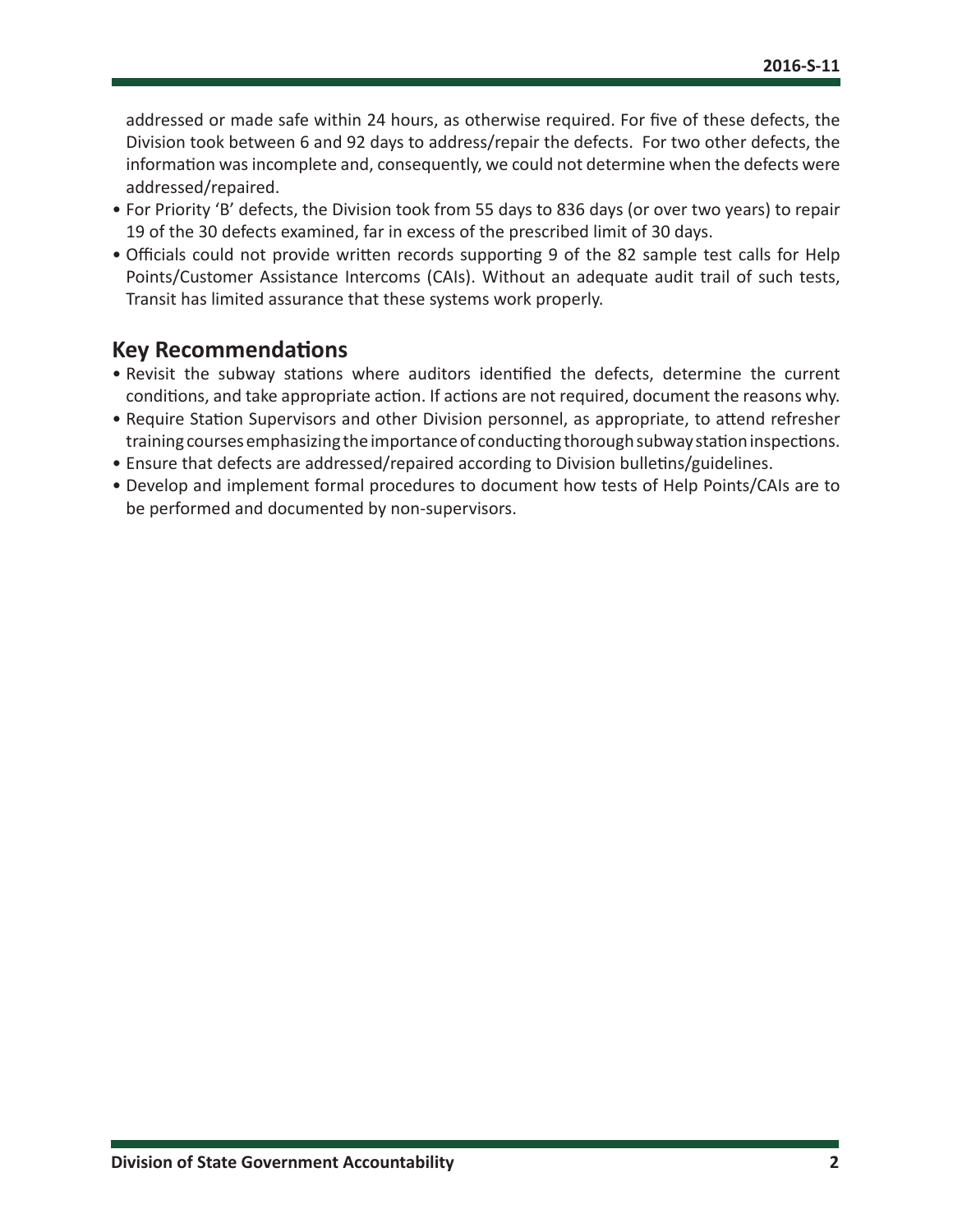#### **State of New York Office of the State Comptroller**

#### **Division of State Government Accountability**

June 15, 2017

Mr. Fernando Ferrer Interim Chairman Metropolitan Transportation Authority 2 Broadway New York, NY 10004

Dear Mr. Ferrer:

The Office of the State Comptroller is committed to helping State agencies, public authorities, and local government agencies manage their resources efficiently and effectively. By so doing, it provides accountability for tax dollars spent to support government operations. The Comptroller oversees the fiscal affairs of State agencies, public authorities, and local government agencies, as well as their compliance with relevant statutes and their observance of good business practices. This fiscal oversight is accomplished, in part, through our audits, which identify opportunities for improving operations. Audits can also identify strategies for reducing costs and strengthening controls that are intended to safeguard assets.

Following is a report of our audit entitled *Selected Aspects of Subway Station Safety*. This audit was performed pursuant to the State Comptroller's authority as set forth in Article X, Section 5 of the State Constitution and Section 2803 of the Public Authorities Law.

This audit's results and recommendations are resources for you to use in effectively managing your operations and in meeting the expectations of taxpayers. If you have any questions about this report, please feel free to contact us.

Respectfully submitted,

*Office of the State Comptroller Division of State Government Accountability*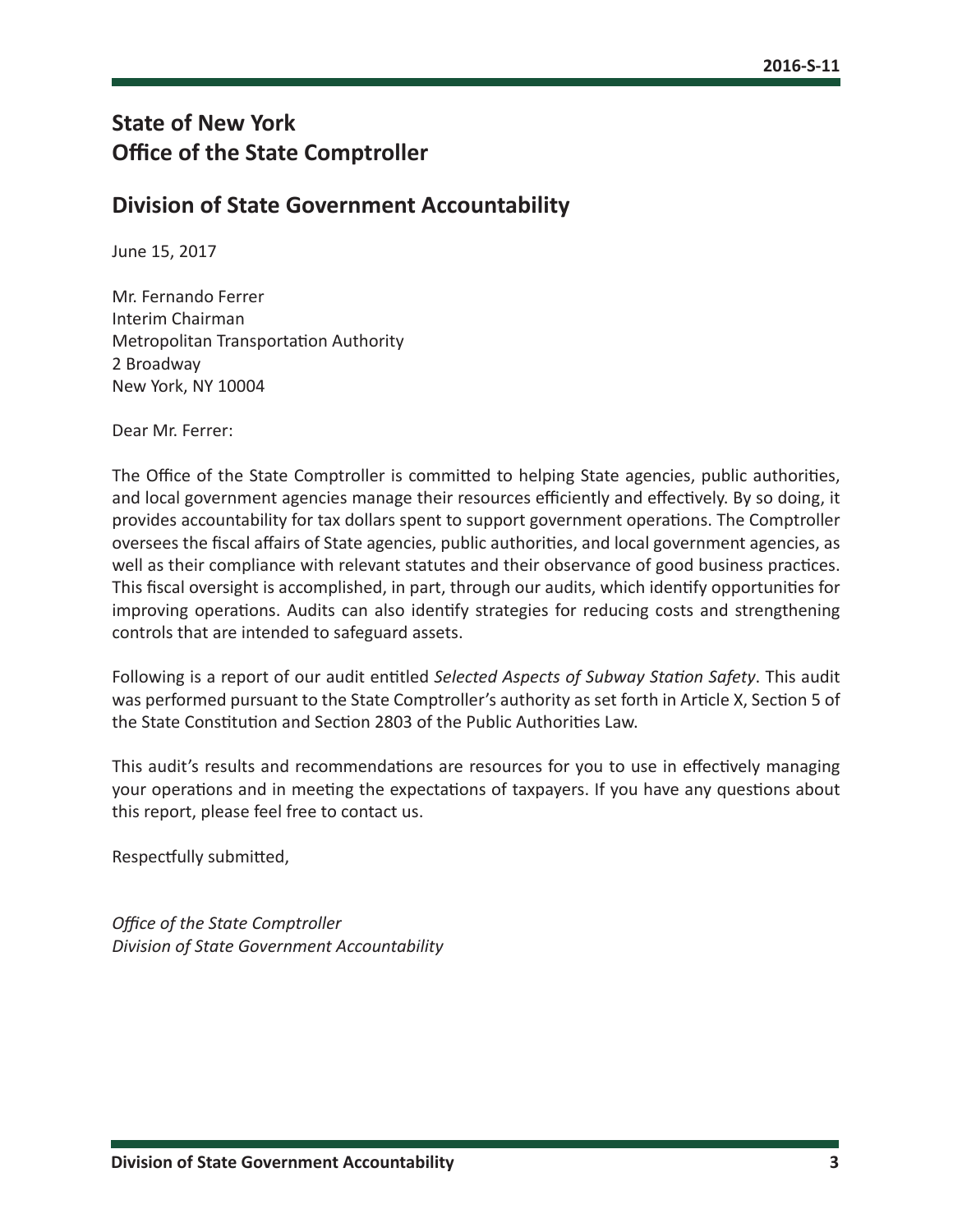# **Table of Contents**

| Background                                | 5              |  |
|-------------------------------------------|----------------|--|
| <b>Audit Findings and Recommendations</b> | 7              |  |
| <b>Subway Station Inspections</b>         | $\overline{7}$ |  |
| Recommendations                           | 8              |  |
| <b>Addressing Defects</b>                 | 8              |  |
| Recommendations                           | 11             |  |
| Help Points/Customer Assistance Intercoms | 11             |  |
| Recommendations                           | 11             |  |
| Audit Scope, Objectives, and Methodology  | 12             |  |
| Authority                                 | 13             |  |
| <b>Reporting Requirements</b>             | 13             |  |
| Contributors to This Report               | 14             |  |
| <b>Agency Comments</b>                    | 15             |  |
| <b>State Comptroller's Comments</b>       |                |  |

**State Government Accountability Contact Information: Audit Director:** Carmen Maldonado **Phone:** (212) 417-5200 **Email:** [StateGovernmentAccountability@osc.state.ny.us](mailto:StateGovernmentAccountability%40osc.state.ny.us?subject=) **Address:** Office of the State Comptroller Division of State Government Accountability 110 State Street, 11th Floor Albany, NY 12236 This report is also available on our website at: [www.osc.state.ny.us](http://www.osc.state.ny.us)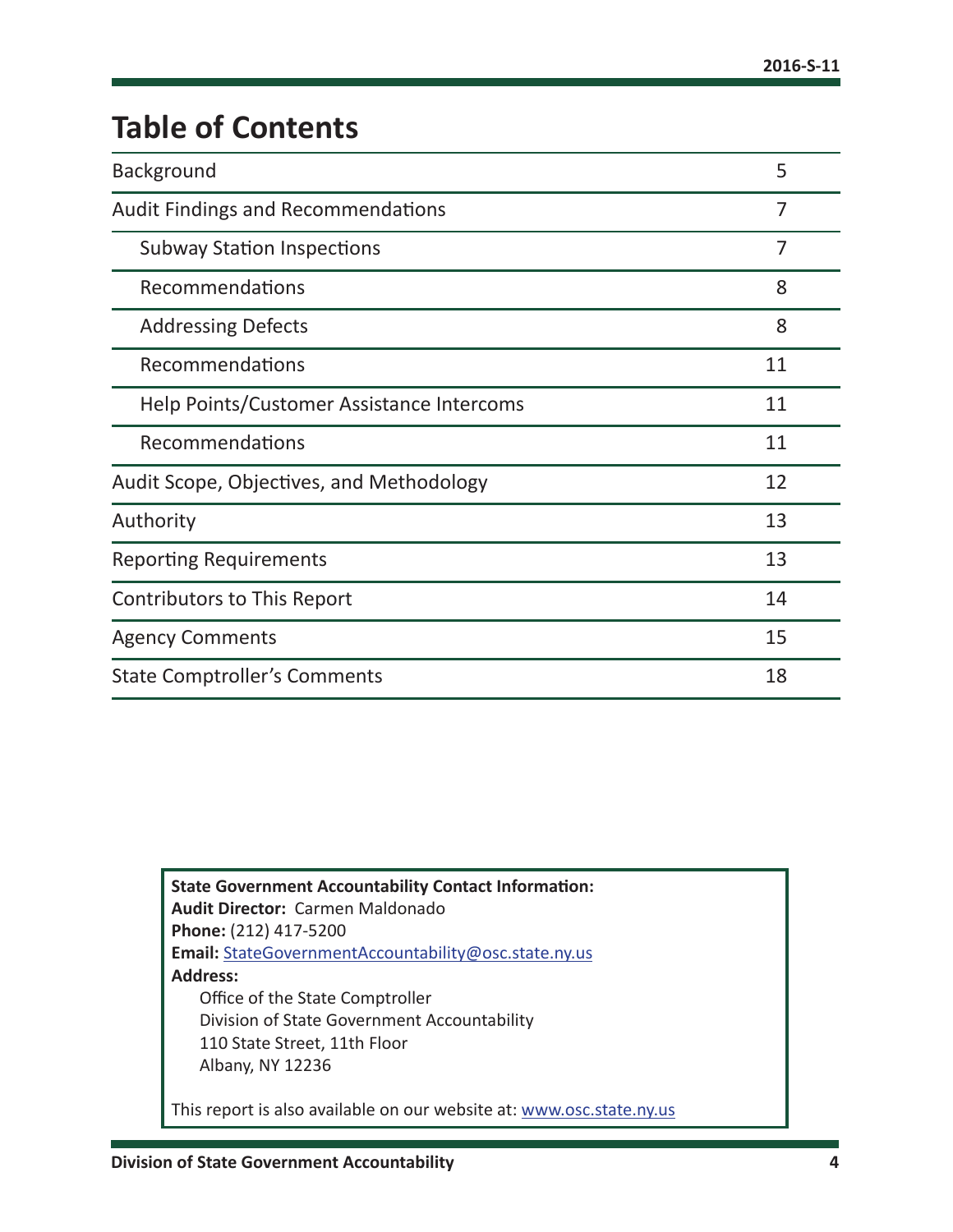# <span id="page-5-0"></span>**Background**

New York City Transit (Transit) operates and maintains one of the largest mass transit systems in the world that provides 24-hour daily service throughout the year. Safety and cleanliness at subway stations are the responsibility of Transit's Division of Station Environment and Operations (Division). The stated mission of the Division is to "provide a clean, orderly, and well-maintained customer-oriented station environment." To meet these responsibilities, the Division has issued Bulletins which set forth the guidelines/procedures to identify, report, and timely address/ repair any observed defects at subway stations. These guidelines must be followed by Station Supervisors and Managers.

The Operations Training Manual requires Station Supervisors to inspect subway stations at least once every 72 hours. Supervisors use the Supervisory Log - Station Inspection Report (Supervisory Log) to document defects identified during the inspection of assigned subway stations. These defects are also electronically entered into the Station Handheld Inspection Program (SHIP) system (a database system used to record defects and repairs). The Division's Bulletin No. 15-12 (Bulletin), issued on May 18, 2012, groups defects into five categories, including 'A' defects, 'B' defects, 'C' defects, 'P' defects, and Signage defects, defined as follows:

- 'A' defects Affects safety, security, and revenue-related issues, and must be made safe or repaired within 24 hours;
- 'B' defects Any 'A' defects that are made safe but are not completed, all non-safety and public employee toilet defects, and all non-safety service booth defects. These defects must be faxed to the Maintenance Service Call Center (MSCC) and are to be repaired within 30 days;
- 'C' defects are non-safety, non-security, and non-revenue-related issues. These defects must also be faxed to the MSCC, and they are to be repaired within 60 days;
- 'P' defects are non-safety project type work requiring longer duration and planning to complete; and
- 'Signage' defects (including missing, damaged, vandalized, or incorrect messages) should be reported to the Office of Station Signage immediately. This can be done in one of three ways: station signage web portal, email, or fax.

When identified, Priority 'A' defects are immediately called in to the MSCC, while Priority 'B' defects are entered into SHIP by the designated Station Supervisors at the repair shop at the end of their shifts. All completed Service Call Notification Forms are to be reviewed by Operations Managers and Maintenance Superintendents prior to being faxed to the MSCC to ensure safety defects are not incorrectly listed, and previously submitted defects are not resubmitted, which would result in duplicate service calls. Previously, defects were generally entered at the MSCC. However, at the time of our audit fieldwork, Station Supervisors entered defects for the stations they were responsible for.

Station defects are repaired by maintenance teams and documented on Work Orders/Service Call Tickets and Station Environment Maintenance Payroll and Production Sheets. Additionally, the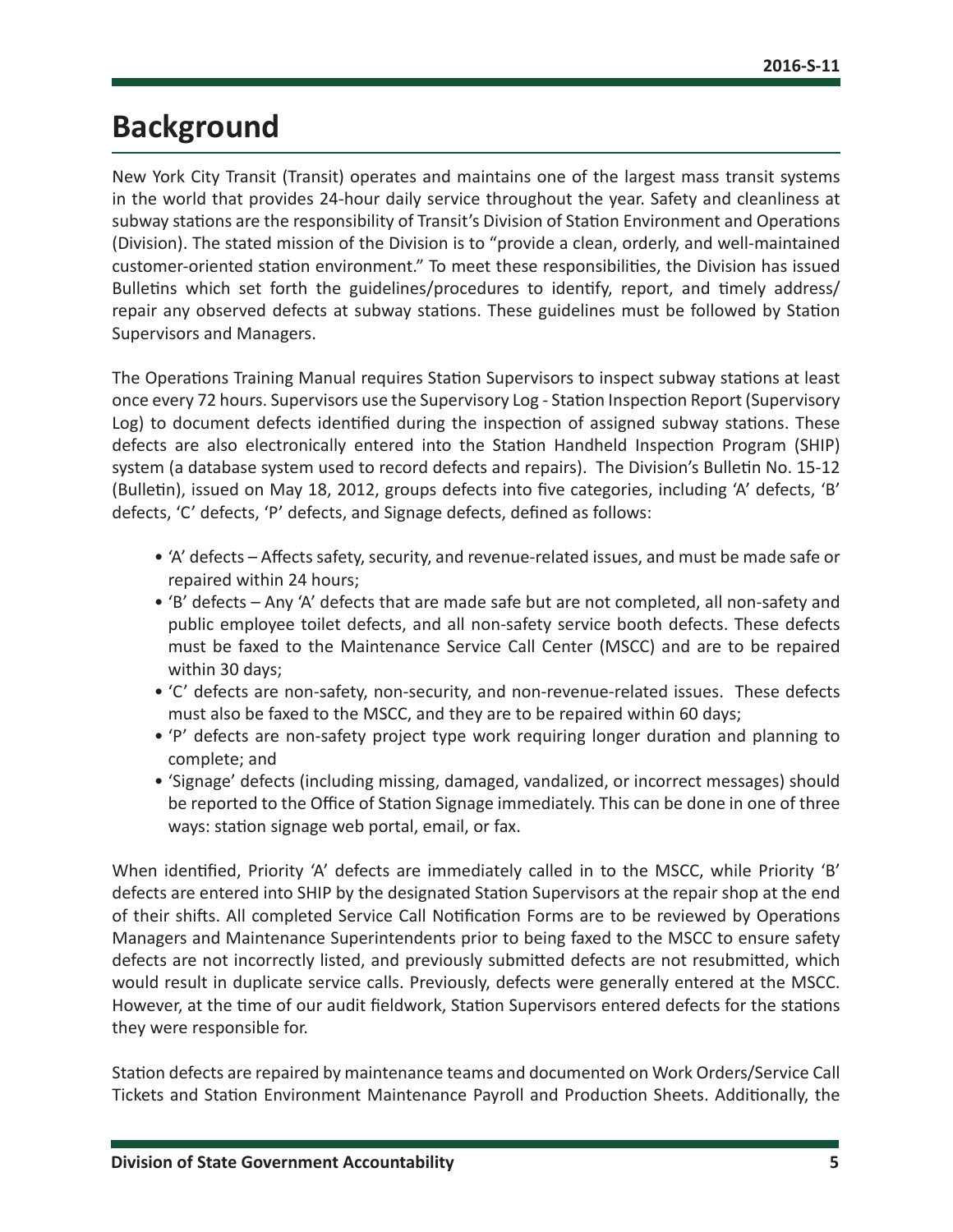repair status of reported defects is updated in the SHIP system. Both SHIP, and the Production database include information such as the work performed, time taken, manpower used, and completion status (such as "Repaired" or "Closed Unfounded"). Documentation for repaired defects is sent to MSCC for validation with the information entered in SHIP and the Production database. The documents are filed at the MSCC, and a copy is also maintained at the shops.

From January 1, 2014 through March 31, 2016, Transit reported that there were 12,167 Priority 'A' defects and 37,545 Priority 'B' defects.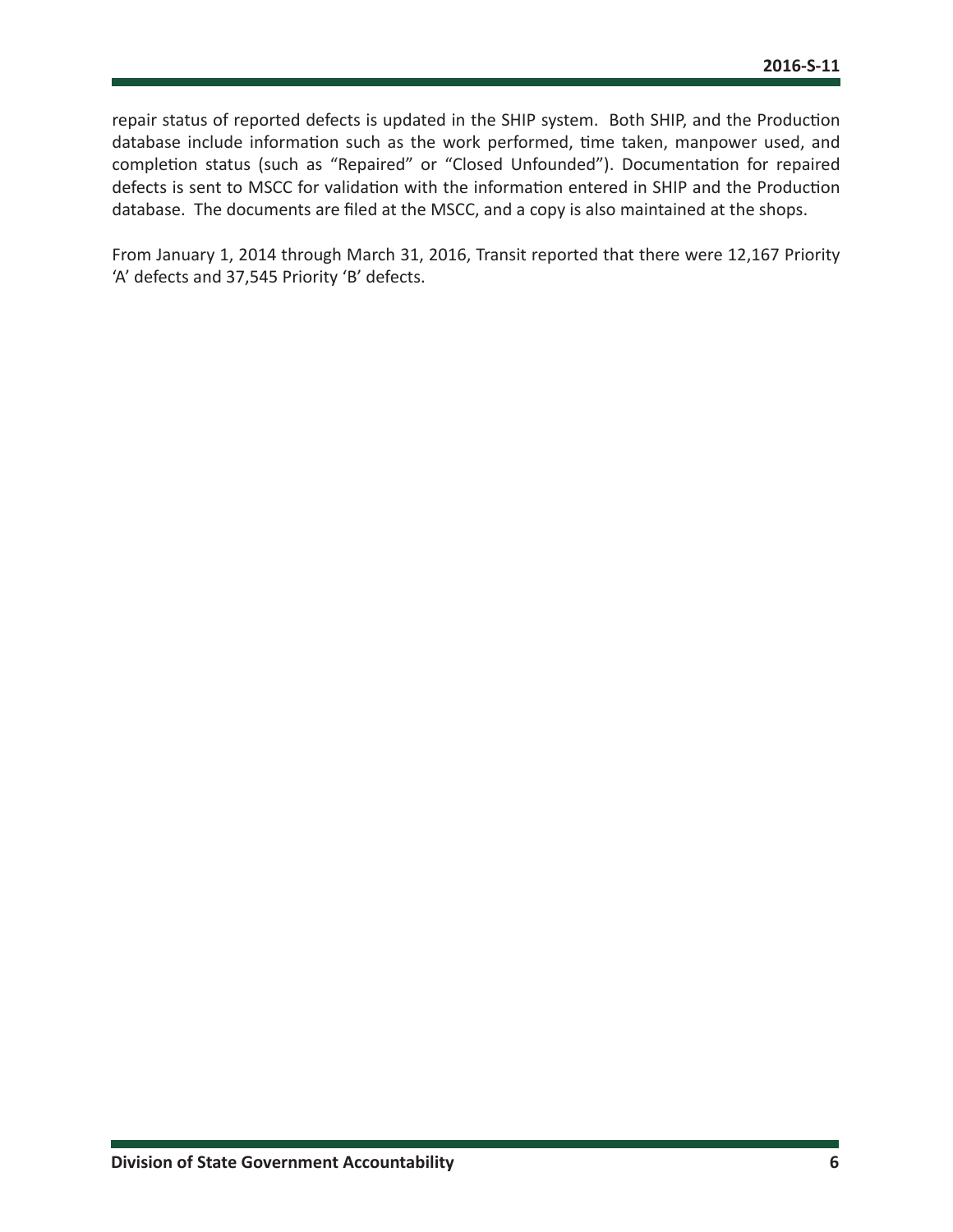# <span id="page-7-0"></span>**Audit Findings and Recommendations**

As noted previously, Division policy requires Station Supervisors to inspect subway stations every 72 hours. However, our visits to 25 stations identified 66 defects that included 21 Priority 'A' defects at 12 of the stations inspected, and 20 of them were not recorded in the Division's records. We also found two Priority 'B' defects at two different stations that were not identified. Transit's Department of Subways has established formal procedures to address defects, including benchmark standards for when repairs should be completed. However, Transit did not always comply with established benchmarks for making repairs.

Also, Transit officials could not provide written records supporting 9 of 82 sampled calls that were made by Station Supervisors to test the Help Points/Customer Assistance Intercoms (CAIs) during station inspections. For seven (of the nine) where Transit officials could not provide a written record, they indicated that the employee who did the test was probably not a supervisor, and therefore, the employee was not required to leave an audit trail. However, without supporting documentation, Transit had limited assurance that tests were actually performed and Help Points/ CAIs worked properly.

We recommend that Transit ensure: Division personnel clearly and accurately document the results of their station inspections; repairs of defects be done timely; and database information for the repair of safety-related defects be thorough and complete.

#### **Subway Station Inspections**

We inspected 25 subway stations to assess the safety of the stations in accordance with stated requirements in the Bulletin. We identified 66 defects that included 21 Priority 'A' defects at 12 (of the 25) stations. Subsequently, we reviewed the Division's Supervisory Logs, completed within 72 hours before and after the auditors' inspections, to determine if the defects were reported and scheduled to be addressed or repaired. We determined that only 1 of the 21 Priority 'A' defects was identified by Station Supervisors. The 20 defects that were not reported were identified at 12 stations and included the conditions summarized in Table 1.

| <b>Defect</b>              | <b>Number Identified</b> | <b>Stations Involved*</b> |  |
|----------------------------|--------------------------|---------------------------|--|
| Water                      | 8                        | h                         |  |
| Platform                   | 3                        |                           |  |
| Sharp Object               | 4                        | 3                         |  |
| Splintered Wood            |                          |                           |  |
| <b>Unglued Bird Spikes</b> |                          |                           |  |
| Loose Stairway Tread       |                          |                           |  |
| <b>Missing Tactile</b>     |                          |                           |  |
| Oil Leak on Platform       |                          |                           |  |

#### **Table 1**

\*Four stations had two defects. One station had three defects.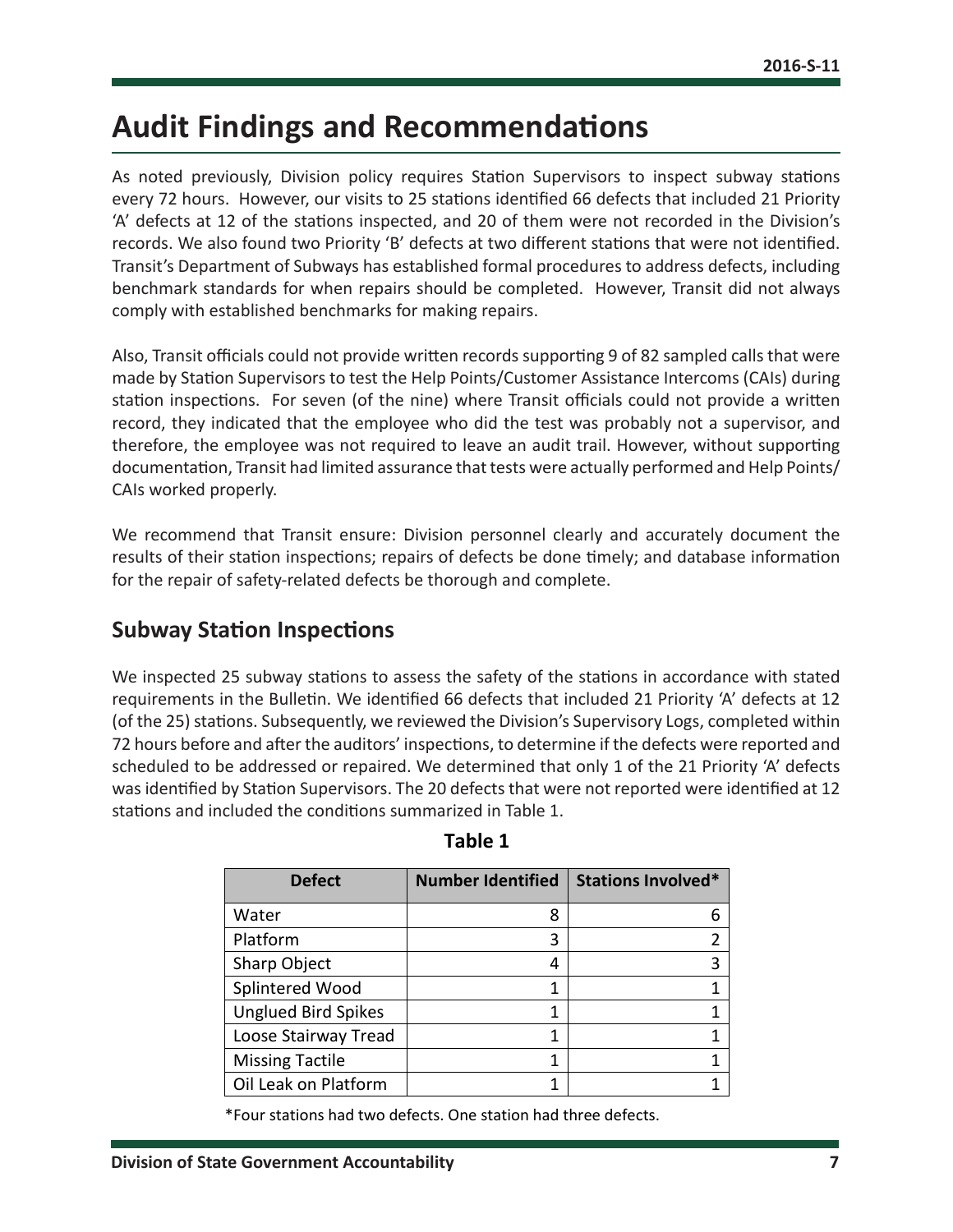<span id="page-8-0"></span>We also identified three Priority 'B' defects at three stations: one that was identified by a Station Supervisor and two that were not. In addition, we found 42 lower-priority defects, including 25 Priority 'C' defects, 16 Priority 'P' defects, and one Signage defect. Our review of Supervisory Logs 72 hours before and/or after our site visits found that 5 of the 25 Priority 'C' defects, 2 of 16 Priority 'P' defects, and the Signage defect were not identified by Station Supervisors during their inspections.

When these conditions were brought to their attention, Division officials stated that they are "currently in the process of visiting all stations identified in the auditors findings to access [sic] the current conditions and will take appropriate actions if warranted." They stated that water, the most prevalent defect identified, is one of their biggest challenges, adding: "since we cannot stop the flow of water, we try to control it either through chemical grouting or through the use of drip pans … Water also migrates from one location to another and sometimes may stop altogether, so it is not always evident during our inspections." Moreover, Division officials agreed on the "importance of performing a thorough station inspection to properly identify and classify defects" and stated that these topics "will be emphasized in the school of instruction, refresher training as well as reinforced during every monthly staff meeting with field supervision."

Concerns pertaining to incomplete station inspections were brought to the attention of MTA management previously. Specifically, in March 2013, the MTA's Office of the Auditor General issued a report on station safety that covered the period January 2012 to October 2012. In that report, the Auditor General identified defects at 22 stations that were not previously reported and defects that were reported, but not correctly classified as Priority 'A' defects. Thus, our findings and those of the Auditor General were quite similar. If stations are not inspected or are not inspected properly, there is increased risk of significant and persistent defects that could compromise the health and safety of MTA passengers.

#### **Recommendations**

- 1. Revisit the subway stations where auditors identified defects, determine the current conditions, and take appropriate actions. If actions are not required, document the reasons why.
- 2. Require Station Supervisors attend training or refresher courses emphasizing the importance of conducting thorough subway station inspections.

#### **Addressing Defects**

#### *Priority 'A' Defects*

The Bulletin defines Priority 'A' defects as those affecting safety, security, and revenue-related issues. They must be made safe or repaired within 24 hours. We reviewed the Trouble Call tickets for a sample of ten Priority 'A' defects to determine if they were addressed or made safe within 24 hours, as required. However, of the ten selected defects, the Division addressed/repaired only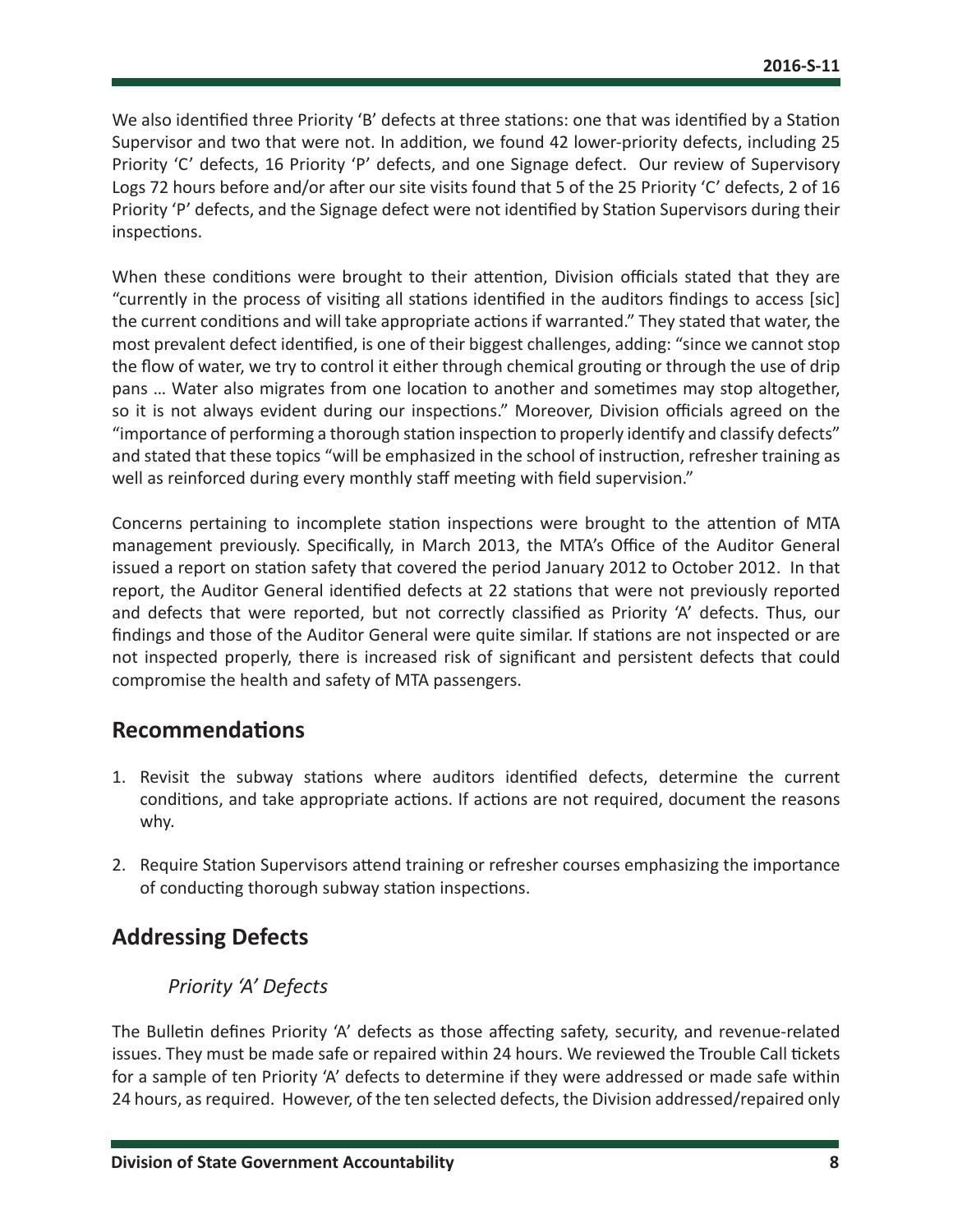three within 24 hours. The Division took from 6 days to 92 days to address or repair five of the ten Priority 'A' defects. For the remaining two Priority 'A' defects, the documentation was incomplete (i.e., the completion dates were not provided), and as a result, we could not determine the status of efforts to address those defects. Table 2 details the ten defects, including their nature and the amount of time taken to repair/correct them.

| <b>Station</b>                   | <b>Defect</b>               | Component         | Sub-                           | <b>Date</b>     | <b>Date</b>         | <b>Time Taken</b>         |
|----------------------------------|-----------------------------|-------------------|--------------------------------|-----------------|---------------------|---------------------------|
|                                  |                             | <b>Type</b>       | component                      | <b>Received</b> | <b>Completed</b>    | to Make                   |
|                                  |                             |                   | <b>Type</b>                    |                 |                     | <b>Repair</b>             |
| 7th Avenue                       | Clog                        | Drain             | Floor                          | 11/06/15        | 02/06/16            | 92 Days                   |
| Simpson<br><b>Street</b>         | Snow                        | Station           | Emergency<br>Response          | 01/21/14        | 03/05/14            | 43 Days                   |
| 42nd Street                      | Other                       | <b>Water Line</b> | <b>Water Lines</b>             | 02/12/14        | 02/24/14            | 12 Days                   |
| Franklin<br>Avenue               | Other                       | Station           | Emergency<br>Response          | 02/05/15        | 02/12/15            | 7 Days                    |
| 14 St-Union<br>Square            | Missing<br><b>Full Unit</b> | Floor             | Tile                           | 06/15/15        | 06/21/15            | 6 Days                    |
| Classon<br>Avenue                | Loose<br>Fixture            | Platform          | Rubbing<br><b>Board</b>        | 10/09/14        | 10/09/14            | Within 24<br><b>Hours</b> |
| Metropolitan<br>Avenue           | Loose<br>Fixture            | Stairway          | Handrail<br>stainless<br>steel | 01/16/15        | 01/16/15            | Within 24<br>Hours        |
| 149th St-Gr<br>Concourse<br>(LL) | Flooding                    | Station           | Water<br>Condition             | 03/14/15        | No Date<br>Provided | Information<br>Incomplete |
| Fordham<br>Road                  | Other                       | Light             | Fluorescent                    | 11/17/14        | 11/17/14            | Within 24<br><b>Hours</b> |
| 34th Street                      | Other                       | Station           | Emergency<br>Response          | 03/11/16        | No Date<br>Provided | Information<br>Incomplete |

#### **Table 2**

#### *Priority 'B' Defects*

According to the Bulletin, Priority 'B' defects include: an 'A' defect made safe, but the repair is not completed; all non-safety and public employee toilet defects; and all non-safety service booth defects. Priority 'B' defects should be repaired within 30 days. Also, 'B' defects should be data entered by designated Station Supervisors at the repair shops using the Supervisory Log as their source document. Only limited individuals have access rights to input information in the SHIP system.

We reviewed a sample of 30 Priority 'B' defects to determine whether they were repaired or addressed within 30 days, as required. We determined that four Priority 'B' defects were repaired within the 30 days, but 19 Priority 'B' defects (about 63 percent of the sample) were not repaired within the 30-day limit. For example, two defects were loose stairway handrails and another two were on the platform running board to "fill gap." The seven remaining defects had Work Orders that were not dated, and therefore, we could not determine if the repairs were completed on time.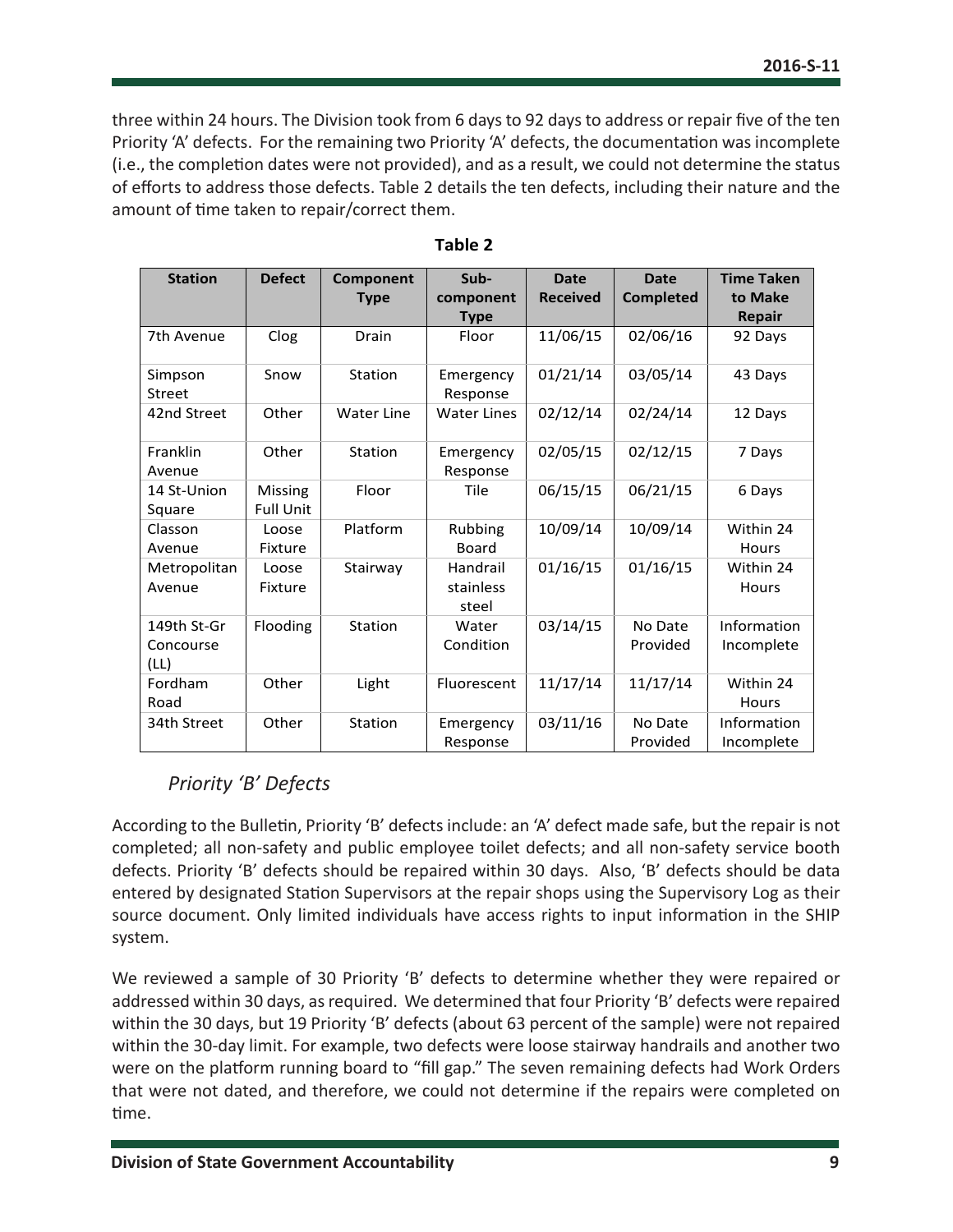Many of the aforementioned repairs took substantially longer than the 30-day standard to complete. For example, the Division took more than one year to repair three Priority 'B' defects: 637 days at 86th Street, 396 days at Pennsylvania Avenue, and 376 days for 7th Avenue. In the case taking the most time, the repair of a Priority 'B' defect at Jay Street took 836 days (or more than two years). The defect was reported as a leaking ceiling-water condition. Additional lengthy delays occurred at the Park Place and Newkirk Avenue stations, where repairs took 243 days and 218 days, respectively, to complete.

For both Priority 'A' and 'B' defects, the Division does not have written guidelines or protocols to follow when defects are not addressed in a timely manner, including a process to follow up on defects for which repairs are overdue for completion. This likely contributed to conditions that remained uncorrected for significantly longer than the established time frames and increased risk to passenger safety.

#### *Supervisory Logs*

The Division's Training Manual states that "Supervisors are required to report all defects and document their findings during these inspections on the Station Supervisory Log-Station Inspection Report daily." We requested the Supervisory Logs for the 30 sampled Priority 'B' defects. The Division did not provide five of the Supervisory Logs. Based on SHIP data, we determined that four logs were prepared by Station Supervisors, and one by a Station Superintendent. We were advised the four Supervisors inadvertently forgot to record the defect on the Supervisory Logs and one was reported by a Superintendent, who is not required to prepare a Supervisory Log.

Division guidelines require that the location and description of identified defects be recorded on the back of the Supervisory Log. Such details are needed to promptly locate and repair or address the defect within the required time frame. However, we determined that 11 of the 25 Supervisory Logs did not include defect descriptions. Further, of the defects that were identified, two involved Platform/Rubbing Boards, and another pertained to Stairway/Handrail conditions. Both conditions are considered Priority 'A' defects according to Attachment 1 of the Bulletin, and as such, the two defects should have been repaired within 24 hours. However, they were not, likely because they were not reported on the Supervisory Log.

Similarly, a Priority 'A' defect (Ceiling/Drip Pan at DeKalb Avenue) reported by a Station Superintendent should have been repaired within 24 hours, but was not. Again, the repair was not timely (taking 300 days), likely because the defect was not reported as a Priority 'A' defect. We were advised that Superintendents are not required to report defects and normally do not prepare a Supervisory Log, the document prescribed for Station Supervisors to report defects. Consequently, the Superintendent might have been unfamiliar with the classification protocol for defect reporting.

Transit officials agreed with our preliminary audit findings and recommendations and stated they will "reinforce the recommendations" in the preliminary findings. Further, Transit officials are working to replace SHIP with a new computer system that they believe will improve the tracking of defects identified and the status of efforts to correct them.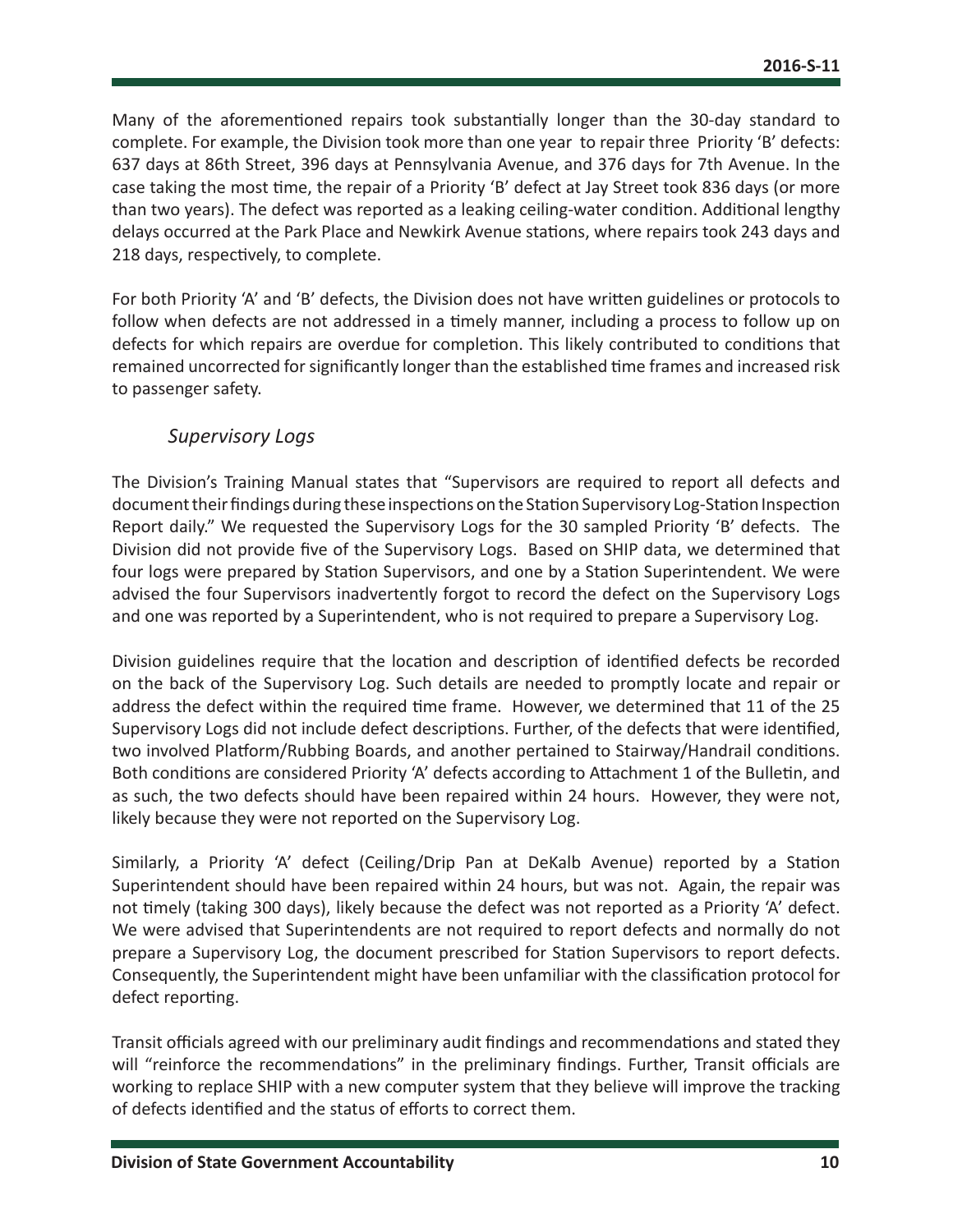#### <span id="page-11-0"></span>**Recommendations**

- 3. Ensure that defects are addressed/repaired according to Division bulletins/guidelines. In particular, develop procedures to identify and follow up on defects for which the completion of repair work is overdue.
- 4. Require Station Supervisors and Superintendents to document subway station inspections adequately.

#### **Help Points/Customer Assistance Intercoms**

According to the MTA, Help Points/CAIs are intended to provide customers with access to the Rail Control Center (RCC) to report an emergency or to the station booth for customer assistance. Thus, they should be working properly at all times. Further, Station Supervisors are required to include CAI operability as part of their station inspections. The Station Supervisor Level 1 Inductee Training Program Manual includes specific procedures for testing Help Points/CAIs, including conducting test calls.

Calls from the Help Point/CAI generally result in an audit trail. When Station Supervisors make a test call as part of an inspection, they record their name. If the call is received at the RCC, it is logged and recorded on paper or electronically. If a call is initiated at the Transit Information Center through a Help Point/CAI, it is stored electronically and can be traced. However, if a booth agent answers the Help Point/CAI, there is no record.

Transit officials could not provide written records supporting 9 of the 82 test calls sampled. For eight of the nine, Transit officials also could not provide a Supervisory Log. For the one remaining test, the Supervisory Log indicated 'not inspected' for the CAI area, but the RCC had a record of a Station Supervisor reporting a test at a subway station. For seven of the nine test calls without documentation, Transit officials indicated that the employee who did the test was probably not a Station Supervisor. Consequently, there was no documentation of the test. Only Station Supervisors are required to complete a Supervisory Log to document their review of a station. If an employee who is not a Supervisor tested a Help Point/CAI, there was generally no record that a test was performed because such employees are not required to leave an audit trail with the RCC.

Although Transit officials advised us that the Help Point system has some self-diagnostic features, test calls are still necessary to ensure the system is working appropriately. However, without an audit trail, Transit has limited assurance that all Help Points/CAIs are working properly.

#### **Recommendations**

- 5. Develop and implement formal procedures to document how tests of Help Points/CAIs are to be performed and documented by non-supervisors.
- 6. Improve the documentation of tests of Help Points/CAIs by recording the pass number of the employee who conducts such tests.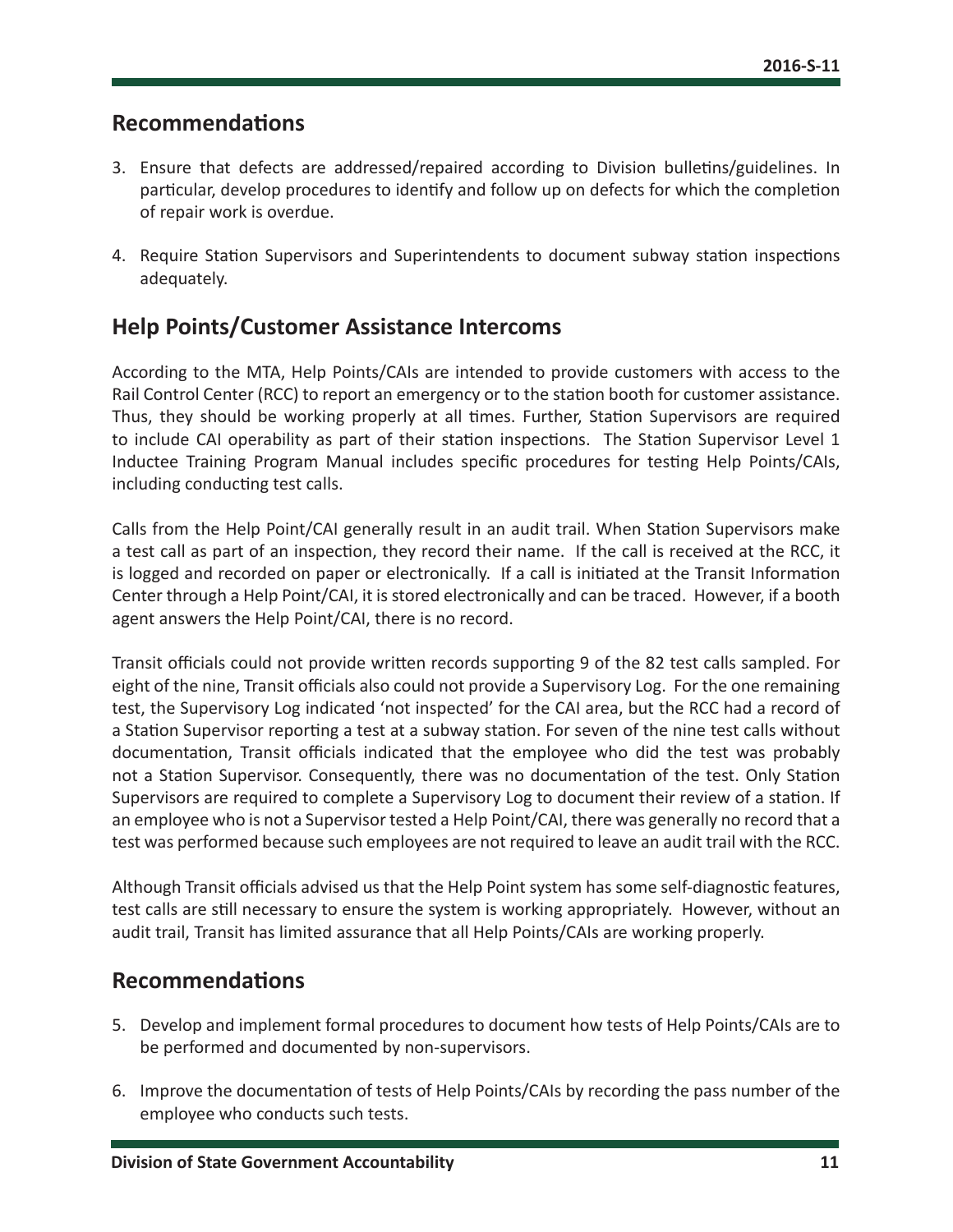# <span id="page-12-0"></span>**Audit Scope, Objectives, and Methodology**

To determine if Transit's Division of Station Environment has taken appropriate steps to make all of its 469 subway stations safe for its customers, and whether "Help Points" and "Customer Assistance Intercoms" are operational and accessible to all. This audit covered the period January 1, 2014 through July 5, 2016.

To accomplish our objectives, we reviewed policies, procedures, and guidelines related to the processes for addressing safety-related defects identified at the subway stations. We interviewed Transit officials and employees to obtain an understanding of the internal controls related to these areas. We randomly selected a sample of 24 subway stations (including four in the Bronx, nine in Brooklyn, seven in Manhattan, and four in Queens). Based on our observation of its condition we added one station in Manhattan to the sample. We visited the stations to assess the safety and cleanliness of the stations in accordance with stated requirements in the Bulletin. Auditors used descriptions in the Bulletin, Attachments 1 and 2, to determine the priorities for the defects that were identified during the inspections. We made our visits from March 15, 2016 to July 5, 2016.

In addition, for 18 (of the 25 selected) stations, we compared subway station defects we identified to the results of inspections made by Station Supervisors within 72 hours before and/or after the our inspections to determine if they identified the same defects.

To determine whether the defects were addressed timely as required by the Bulletin, we reviewed the Trouble Call tickets for a sample of 10 Priority 'A' defects from the 12,167 reported by Transit from January 1, 2014 to March 31, 2016. We also randomly selected a sample of 30 Priority 'B' defects from the 37,545 reported by Transit from January 1, 2014 to March, 31, 2016 to determine whether the defects were repaired within 30 days, as required. Also, we visited 10 stations where five Priority 'A' and five Priority 'B' defects were reported to determine whether the repairs were actually made.

In addition, we randomly selected a sample of 82 tests of Help Points/CAIs. We selected nine days to sample, based on dates when we made observations of safety-related items at the 33 stations. We used CAI records from Transit's RCC and traced them to Station Inspection Reports filed by a Station Supervisor.

We conducted our performance audit in accordance with generally accepted government auditing standards. Those standards require that we plan and perform the audit to obtain sufficient, appropriate evidence to provide a reasonable basis for our findings and conclusions based on our audit objectives. We believe that the evidence obtained provides a reasonable basis for our findings and conclusions based on our audit objectives.

In addition to being the State Auditor, the Comptroller performs certain other constitutionally and statutorily mandated duties as the chief fiscal officer of New York State. These include operating the State's accounting system; preparing the State's financial statements; and approving State contracts, refunds, and other payments. In addition, the Comptroller appoints members to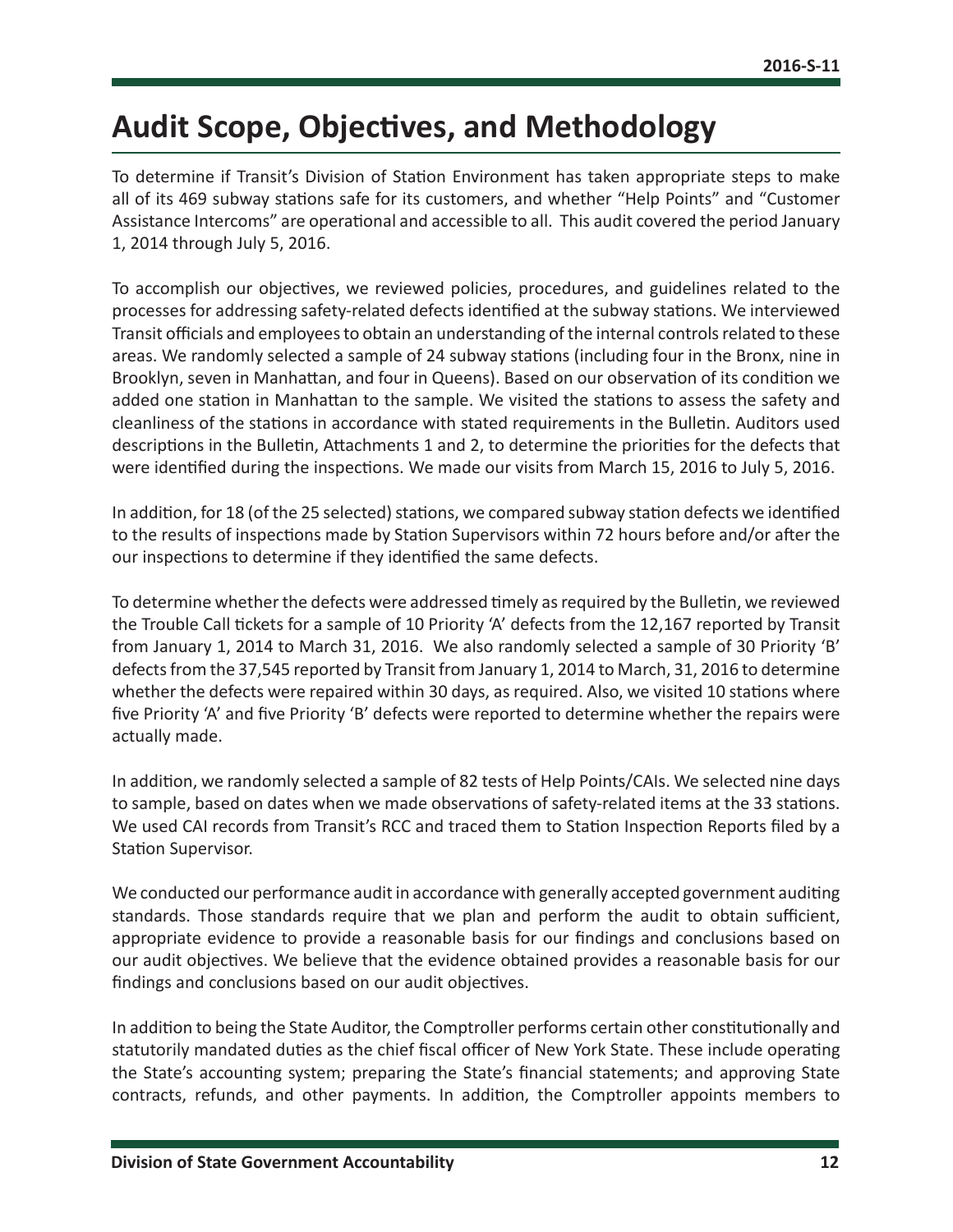<span id="page-13-0"></span>certain boards, commissions, and public authorities, some of whom have minority voting rights. These duties may be considered management functions for purposes of evaluating organizational independence under generally accepted government auditing standards. In our opinion, these functions do not affect our ability to conduct independent audits of program performance.

# **Authority**

The audit was performed pursuant to the State Comptroller's authority as set forth in Article X, Section 5 of the State Constitution and Section 2803 of the Public Authorities Law.

# **Reporting Requirements**

We provided a draft copy of this report to MTA-Transit officials for their review and formal comment. We considered officials' comments in preparing this final report and attached them in their entirety to it. In their response, MTA officials asserted that the audit did not fairly represent the MTA's performance regarding the repair of defects in subway stations. Also, the MTA's response specifically addressed only four of the report's six recommendations. Our rejoinders to certain MTA comments are included in the report's State Comptroller's Comments.

Within 90 days after the final release of this report, as required by Section 170 of the Executive Law, the Chairman of the Metropolitan Transportation Authority shall report to the Governor, the State Comptroller, and the leaders of the Legislature and fiscal committees advising what steps were taken to implement the recommendations contained herein, and where the recommendations were not implemented, the reasons why.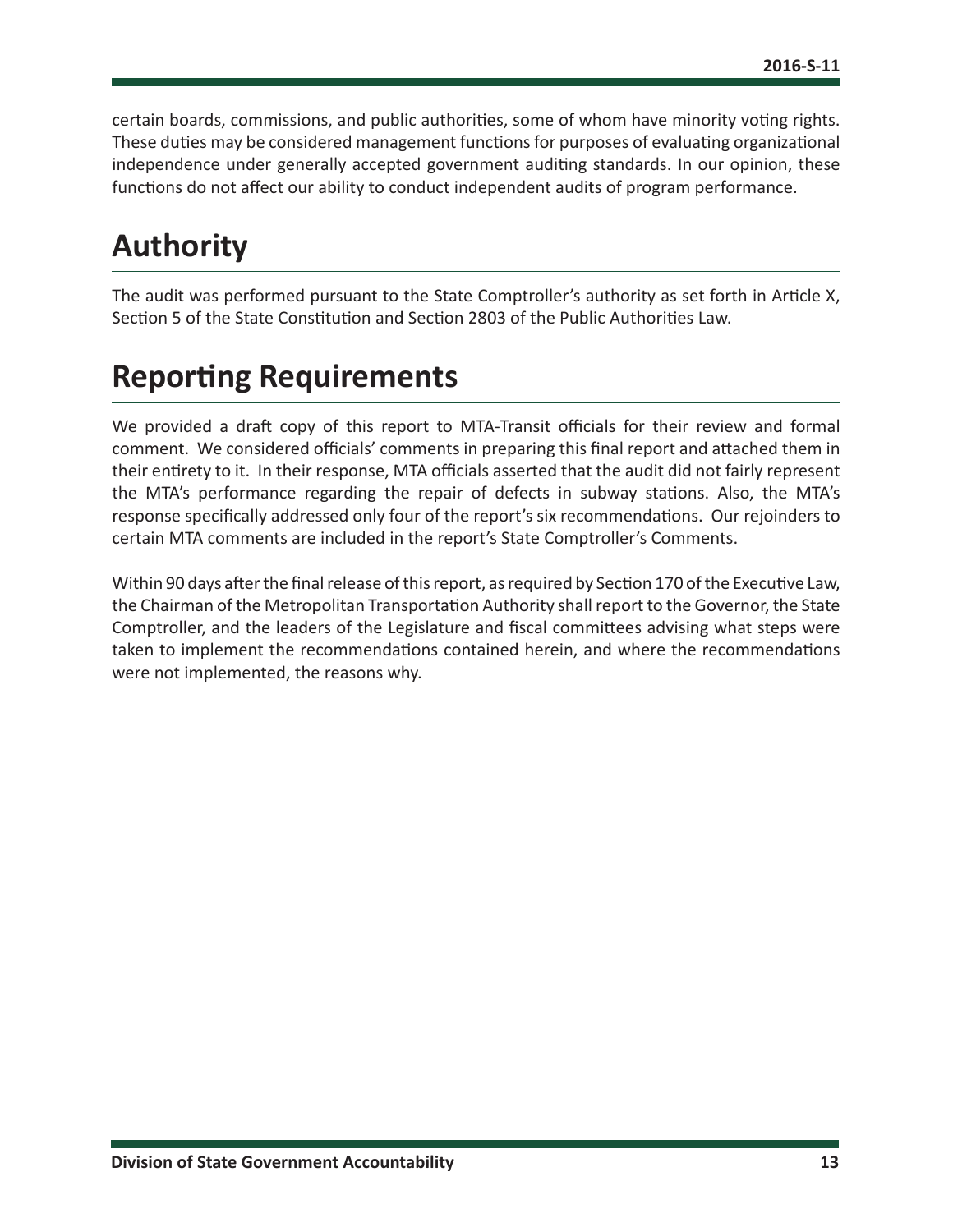### <span id="page-14-0"></span>**Contributors to This Report**

**Carmen Maldonado**, Audit Director **Robert C. Mehrhoff**, Audit Manager **Myron Goldmeer**, Audit Supervisor **Robert Tabi**, Examiner-in-Charge **Susan Gordon**, Senior Examiner **Katrina Lau**, Senior Examiner **Bei Lei Wang**, Senior Examiner

### **Division of State Government Accountability**

Andrew A. SanFilippo, Executive Deputy Comptroller 518-474-4593, [asanfilippo@osc.state.ny.us](mailto:asanfilippo%40osc.state.ny.us%0D?subject=)

> Tina Kim, Deputy Comptroller 518-473-3596, [tkim@osc.state.ny.us](mailto:tkim%40osc.state.ny.us?subject=)

Brian Mason, Assistant Comptroller 518-473-0334, [bmason@osc.state.ny.us](mailto:bmason%40osc.state.ny.us?subject=)

#### **Vision**

A team of accountability experts respected for providing information that decision makers value.

#### **Mission**

To improve government operations by conducting independent audits, reviews and evaluations of New York State and New York City taxpayer financed programs.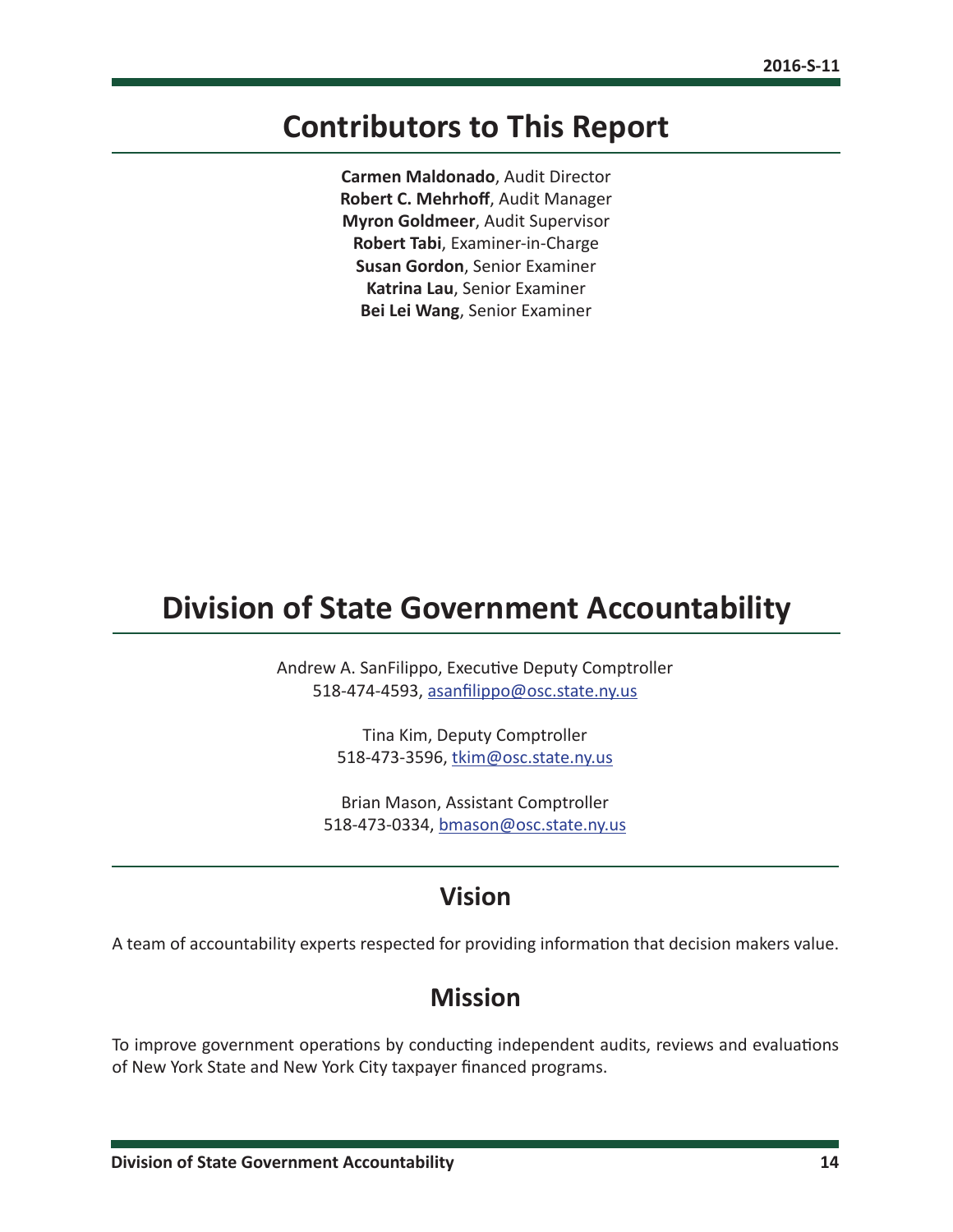## <span id="page-15-0"></span>**Agency Comments**

2 Broadway New York, NY 10004 212 878-7200 Tel

**Veronique Hakim Interim Executive Director** 



**Metropolitan Transportation Authority** 

**State of New York** 

March 24, 2017

Ms. Carmen Maldonado **Audit Director** The Office of the State Comptroller Division of State Government Accountability 59 Maiden Lane, 21<sup>st</sup> Floor New York, NY 10038

Re: Draft Report #2016-S-11 (New York City Transit - Selected Aspects of **Subway Station Safety)** 

Dear Ms. Maldonado:

This is in reply to your letter requesting a response to the above-referenced draft report.

I have attached for your information the comments of Darryl C. Irick, Acting President, NYC Transit, which address this report.

Sincerely,

Veronique Hakim **Interim Executive Director** 

c: Donna M. Evans, MTA Chief of Staff Michael J. Fucilli, Auditor General, MTA Audit Services

Attachments

The agencies of the MTA MTA New York City Transit MTA Long Island Rail Road

MTA Metro-North Railroad MTA Bridges and Tunnels MTA Capital Construction MTA Bus Company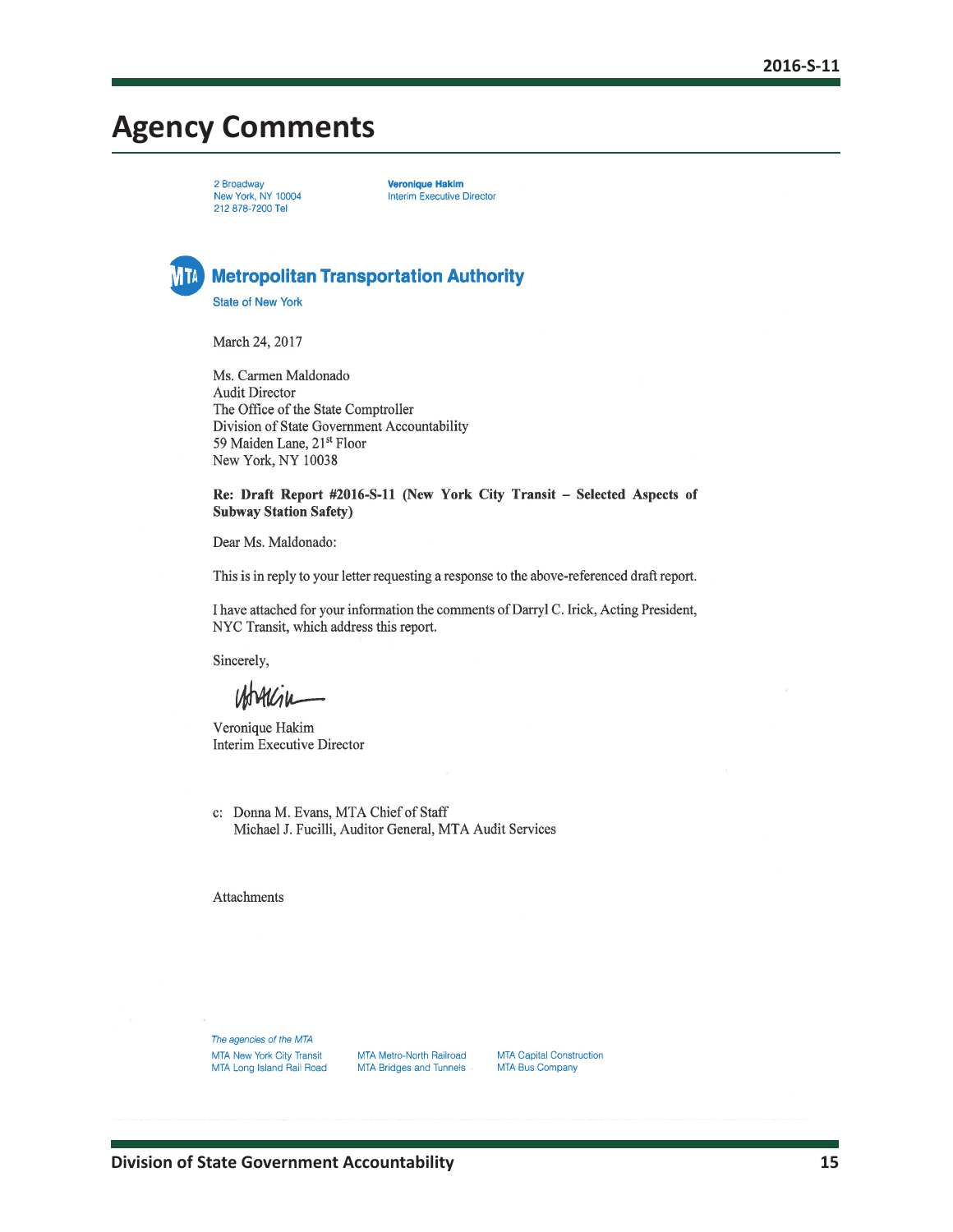# Memorandum



March 24, 2017 **Date** 

Veronique Hakim, Interim Executive Director, MTA To

Darryl C. Irick, Acting President, New York City Trans From

#### NYCT Response: New York State Comptroller Report #2016-S-11 – Selected Aspects Re of Subway Station Safety (the "Report")

This information is being provided in response to the State Comptroller's audit report on Selected Aspects of Subway Station Safety (2016-S-11), which covers the period from January 1, 2014 – July 5, 2016. The stated purpose of the audit was to determine whether the Division of Station Environment and Operations has taken appropriate steps to make all of its subway stations safe and whether Help Point and Customer Assistance Intercoms ("CAIs") are operational and accessible to all.

The audit is representative of neither the total scope of subway stations in the New York City Transit System, nor NYCT's performance in addressing defects over the course of an entire year. There are 472 stations in the NYCT subway system; this audit only considered 25, or 5% of all stations. Furthermore, defects of any kind were found at only 12 stations, less than half the audit's sample and less than 3% of all stations. Safety is the top priority at all MTA agencies, and that priority is reflected in NYCT's actual performance: in 2016. 99.8% of the highest priority safety defects at subway stations ("A" defects) were repaired within 24 hours of their reporting.

\* Comments 1, 2

\* Comment 2

\* Comment 3

Recommendation  $#1$ : Revisit the subway stations where auditors identified the defects. determine the current condition and take appropriate action. If actions are not required, document the reason why.

Response: On average, 422 "A" defects were reported each month in 2016, and NYCT has sustained a near-perfect rate for more than three years, repairing close to 100% of these defects within the target 24 hours. In 2016, NYCT repaired 51,410 priority B and C defects, repairing 84% and 76% of these non-safety items within the goal of 30 and 60 days respectively.

Appropriate action has been taken to address all but two of the defects (relating to leaks) identified in the audit, for which NYCT did not find any evidence. If leaks are evident, NYCT controls them through either chemical grouting or drip pans. However, leaks are not always evident, even after a few hours because water migrates, and leaks may appear only during or immediately after heavy precipitation. Of the 45 non-safety related items

\*See State Comptroller's Comments, page 18.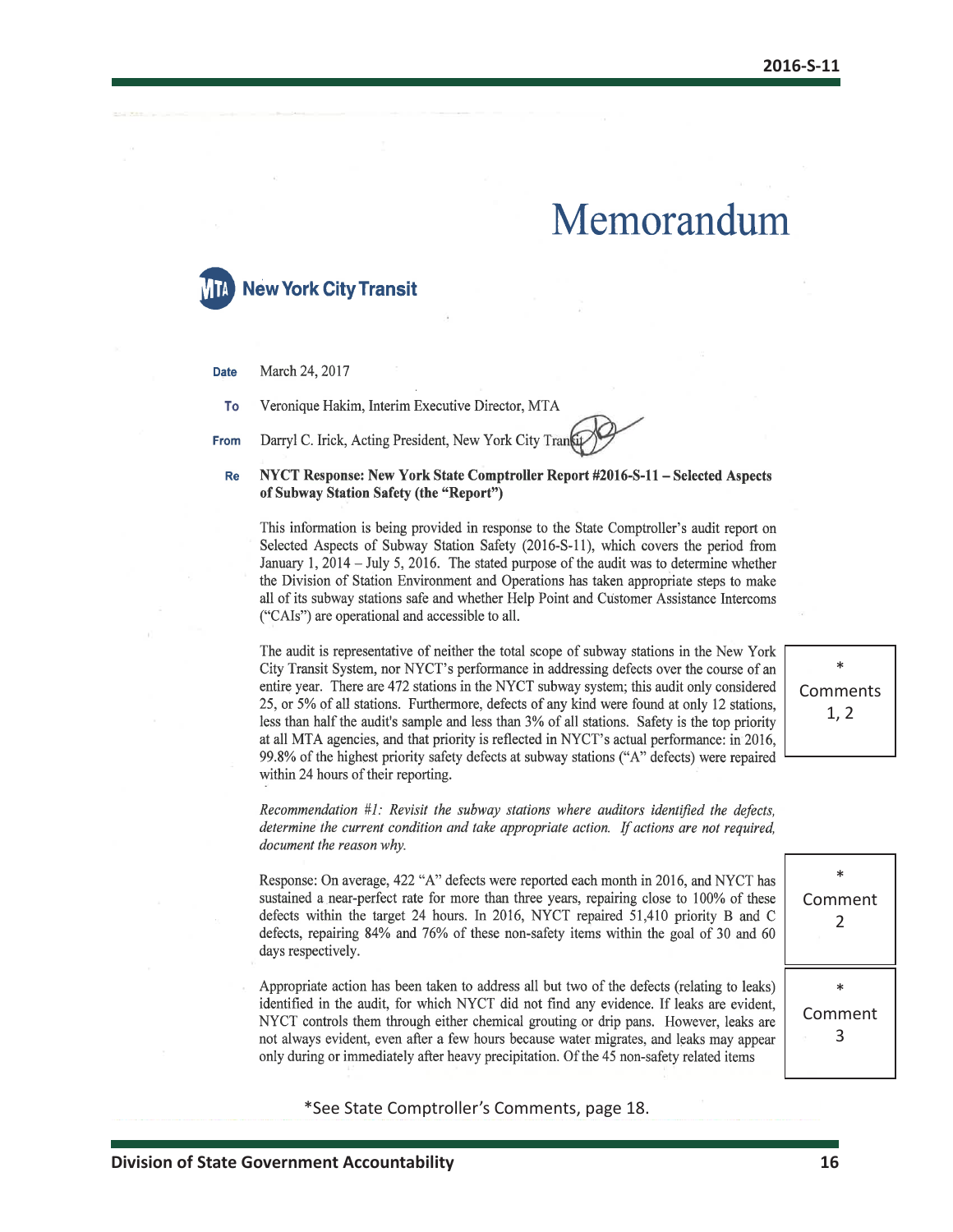NYS Comptroller Report - Selected Aspects of Subway Station Safety March 24, 2017 Page 2

identified in the audit, 25 were repaired and nine are in repair. The remaining 11 items are aesthetic (e.g., hairline cracks in concrete floor or wall tile) and do not pose hazards to our customers or employees. While these items were not addressed immediately, they are monitored closely to ensure their condition remains constant.

\* Comment 3

Recommendation #2: Require Station Supervisors and other Division personnel, as appropriate, to attend refresher training courses emphasizing the importance of conducting thorough subway inspections.

Response: NYCT continues to emphasize the importance of thoroughly inspecting stations in our introductory training, refresher training every three years, in regular staff meetings, and in bulletins that are updated when needed (see below).

Recommendation #3: Ensure that defects are addressed/repaired according to Division bulletins/guidelines.

Response: NYCT emphasizes the repair and reporting of defects in guidelines, staff meetings and bulletins. Bulletin 001-17: Reporting Station Defects was issued on January 5, 2017 as an update to NYCT's guidelines and a reminder to our employees.

Recommendation #4: Develop and implement formal procedures to document how tests of Help Points/CAIs are to be performed and documented.

Response: Formal procedures for testing Help Point/CAIs have been in place and documented as part of the station inspection procedure since September 2009 (earlier for CAIs) and were updated in 2011 for the introduction of Help Points. (See Bulletin 11-12: Universal Supervisory Log).

\* Comment 4

C. Davis cc: J. Gaito M. Hellman S. Hutson J. Kuhls S. Librera P. Presvelis V. Ramotar

R. Richardson